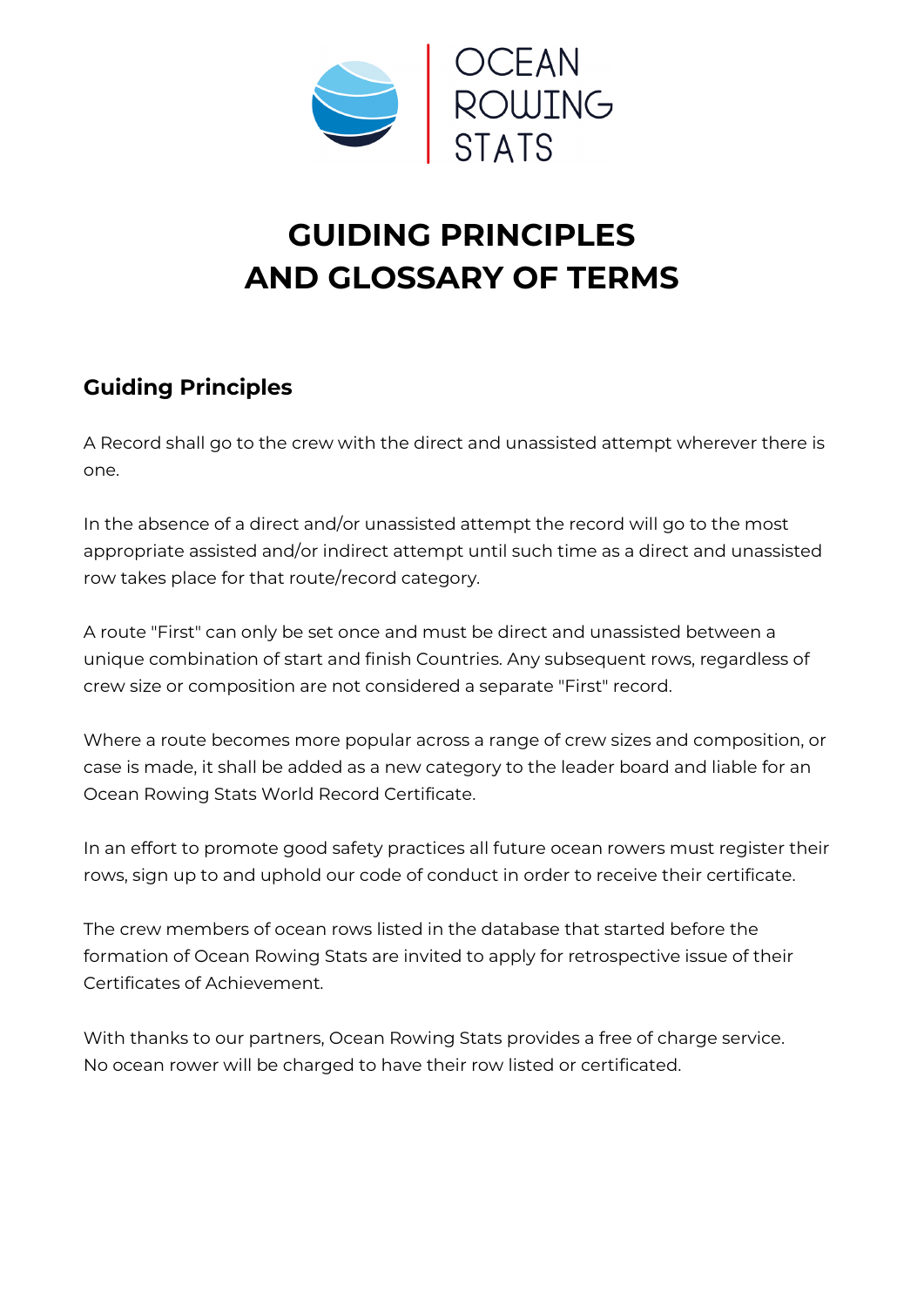## **Glossary of Terms**

| <b>Keyword</b>                     | <b>Definitions</b>                                                                                                                                                                                                                                                                                                                                                                                                                                                                                                                                                                                                                                                                                                                                                                                                                                         |
|------------------------------------|------------------------------------------------------------------------------------------------------------------------------------------------------------------------------------------------------------------------------------------------------------------------------------------------------------------------------------------------------------------------------------------------------------------------------------------------------------------------------------------------------------------------------------------------------------------------------------------------------------------------------------------------------------------------------------------------------------------------------------------------------------------------------------------------------------------------------------------------------------|
| <b>Ocean Rowing</b>                | The sport of rowing an ocean rowing boat, with a crew of one or more,<br>from one continental land mass or the islands thereof, to another via the<br>action of human powered rowing, either sweeping or sculling with the<br>use of sliding or fixed seats, with oars.<br>Ocean Rowing Stats will focus solely and exclusively on this definition of<br>the sport and whilst quirks, subsets and variations such as kayaking,<br>SUPing and pedal powered boats etc are recognised as gallant and<br>adventurous pursuits they will not be monitored, recorded or<br>certificated by Ocean Rowing Stats.<br>Notes :-<br>1. The crossing from the west coast of mainland USA to the Hawaiian<br>archipelago is recognised as an ocean row of the Mid-Pacific.<br>2. The circumnavigation of the United Kingdom is also a recognised<br>ocean rowing route. |
| <b>Ocean Rowing</b><br><b>Boat</b> | An ocean rowing boat must be seaworthy, be of single hulled design<br>and be capable of self-righting in the event of a capsize, either by design<br>or with the use of ballast.<br>All electrical power must be generated on board via solar panels and<br>stored in batteries, though a back-up EFOY system is permitted.<br>The boat must have no provision for a sail to be erected or improvised<br>and no means to amplify the rowing action of the oarsmen aboard, no<br>motors of any kind are permitted.<br>The row deck must be open to the elements, with no sun canopies or<br>spray shields in place at any time.                                                                                                                                                                                                                             |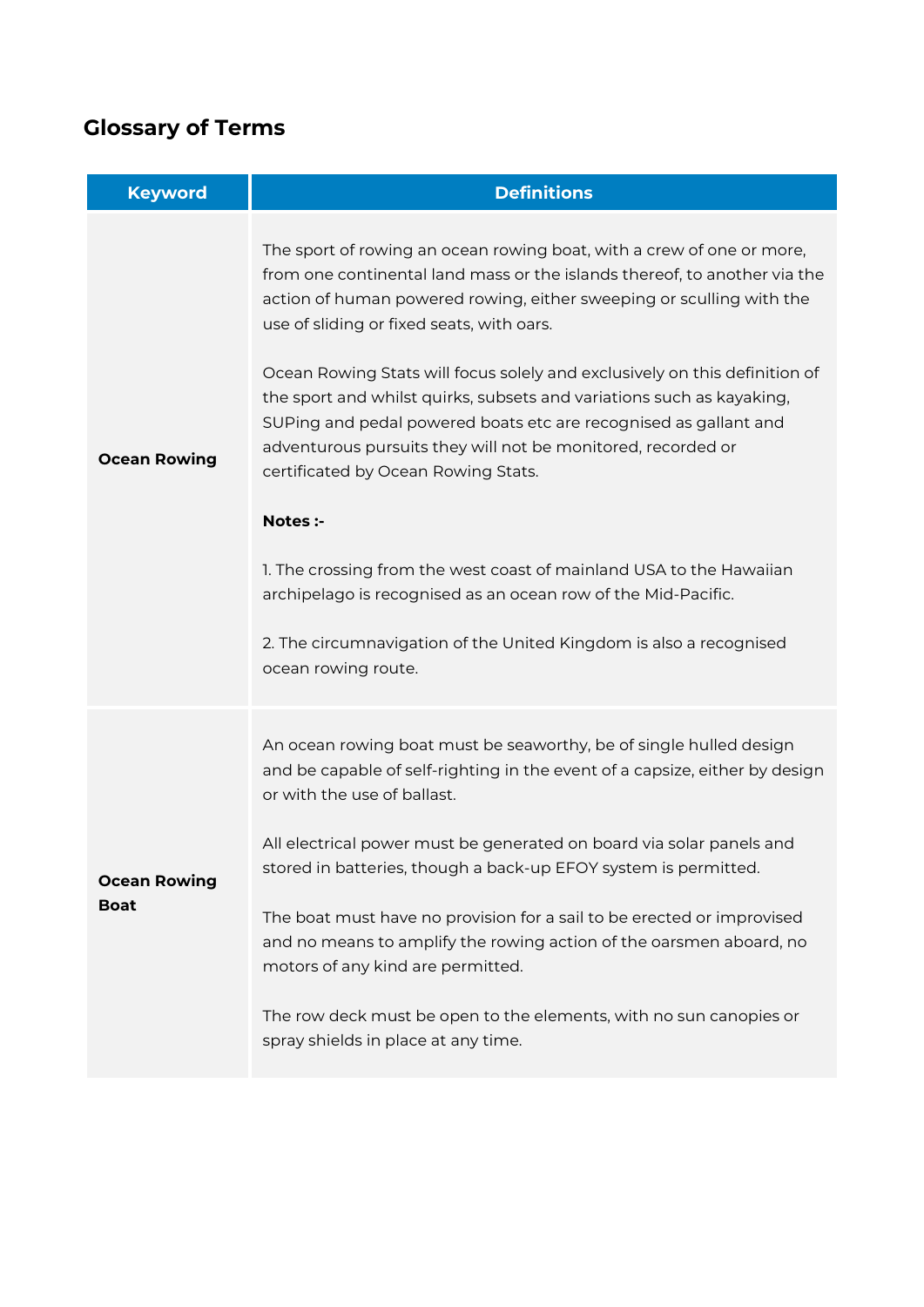|                                              | Boats of all manufacturers and designs shall be listed in the database<br>equally and all shall be liable for the World Records recognised by<br>Ocean Rowing Stats with the following exceptions:-                                                                                                                                                                                          |
|----------------------------------------------|----------------------------------------------------------------------------------------------------------------------------------------------------------------------------------------------------------------------------------------------------------------------------------------------------------------------------------------------------------------------------------------------|
| <b>Ocean Rowing</b><br><b>Boat continued</b> | 1. Rannoch R20 - the significant amount of windage the R20 has<br>compared to other designs renders it ineligible for speed based World<br>Records but successful attempts made aboard the design shall be listed<br>on the oeanrowingstats.com with the note 'Crossing carried out in a R20<br>design' and a certificate of achievement made available.                                     |
|                                              | 2. Rannoch R10 Expedition - the significant amount of windage the R10<br>Expedition has compared to other designs renders it ineligible for speed<br>based World Records but successful attempts made aboard the design<br>shall be listed on the oeanrowingstats.com with the note 'Crossing<br>carried out in a R10 Expedition design' and a certificate of achievement<br>made available. |
| Crew                                         | All members aboard an ocean rowing boat                                                                                                                                                                                                                                                                                                                                                      |
| Solo                                         | A crew of 1                                                                                                                                                                                                                                                                                                                                                                                  |
| Team                                         | A crew of more than 1                                                                                                                                                                                                                                                                                                                                                                        |
| <b>Assisted</b>                              | Any attempt that benefited from any tow after departure, received any<br>form of resupply at sea or is shown to have employed any method to<br>reduce the effort required to propel the boat (E.g. improvised sail) shall<br>be recorded as an assisted row. In cases of uncertainty the benefit of the<br>doubt will be given.                                                              |
| <b>Direct</b>                                | A row with no assistance and no stop offs.                                                                                                                                                                                                                                                                                                                                                   |
| <b>Indirect</b>                              | A row with stop offs enroute for shelter, resupply or repairs.                                                                                                                                                                                                                                                                                                                               |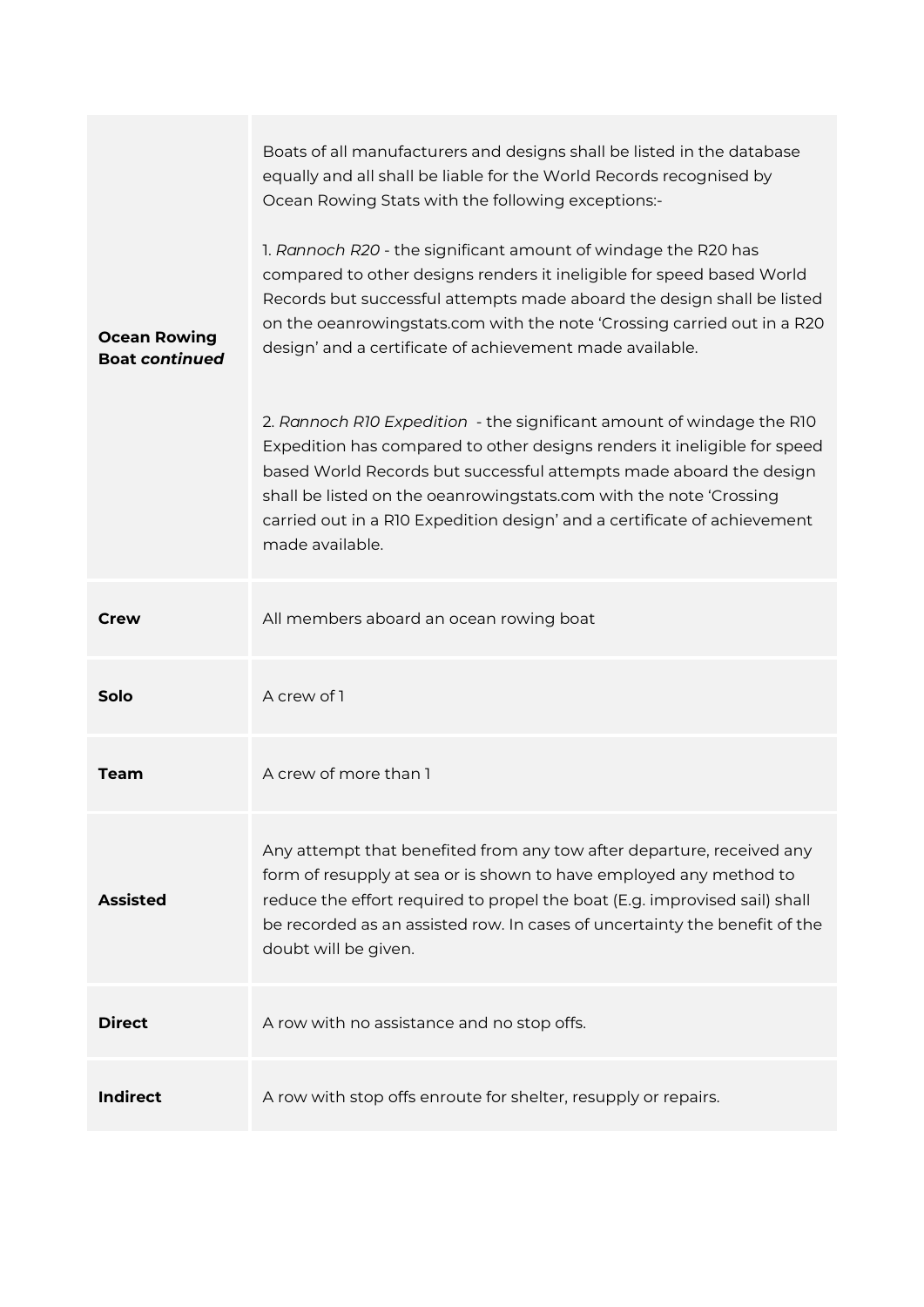| <b>First</b>        | The first crew, regardless of size or gender, to successfully complete a<br>row between a planned start and finish point that has never been<br>successfully attempted before will be liable for an Ocean Rowing Stats<br>World Record certificate.<br>Subsequent successful attempts for the same route will have firsts for<br>gender and nationality noted in the remarks box and be publicly<br>recognised. |
|---------------------|-----------------------------------------------------------------------------------------------------------------------------------------------------------------------------------------------------------------------------------------------------------------------------------------------------------------------------------------------------------------------------------------------------------------|
| <b>Success</b>      | Any attempt carried out in a direct, indirect, assisted or unassisted<br>manner will be listed as a success and liable for award of an Ocean<br>Rowing Stats Certificate of Achievement.                                                                                                                                                                                                                        |
| <b>Unsuccessful</b> | Any attempt that is aborted or rescued or suffers a loss of life at sea will<br>be recorded as unsuccessful and not be liable for award of an Ocean<br>Rowing Stats Certificate of Achievement.                                                                                                                                                                                                                 |
| <b>Aborted</b>      | Any attempt where the crew, by their own volition and under their own<br>steam, come ashore at any point other than and short of the finish point<br>and makes no subsequent attempt to continue shall be recorded as<br>aborted.                                                                                                                                                                               |
| <b>Rescued</b>      | When all members aboard an ocean rowing boat are rescued to another<br>vessel at sea or the crew and their ocean rowing boats are towed ashore<br>at any point other than the intended destination it shall be recorded as a<br>rescue.                                                                                                                                                                         |
| Lost at Sea         | A row will be recorded as Lost at Sea where any solo is lost at sea. Where<br>a member of a team is lost at sea the crossing shall be recorded as a<br>Rescue and details of the loss made remarks box.                                                                                                                                                                                                         |
| Record              | Any future attempt, carried out in compliance with our code of conduct,<br>that sets or breaks one of the listed Ocean Rowing Stats record<br>categories shall be recorded as a World Record and be liable for the<br>award of an Ocean Rowing Stats World Record Certificate in addition to<br>the Certificate of Achievement.                                                                                 |